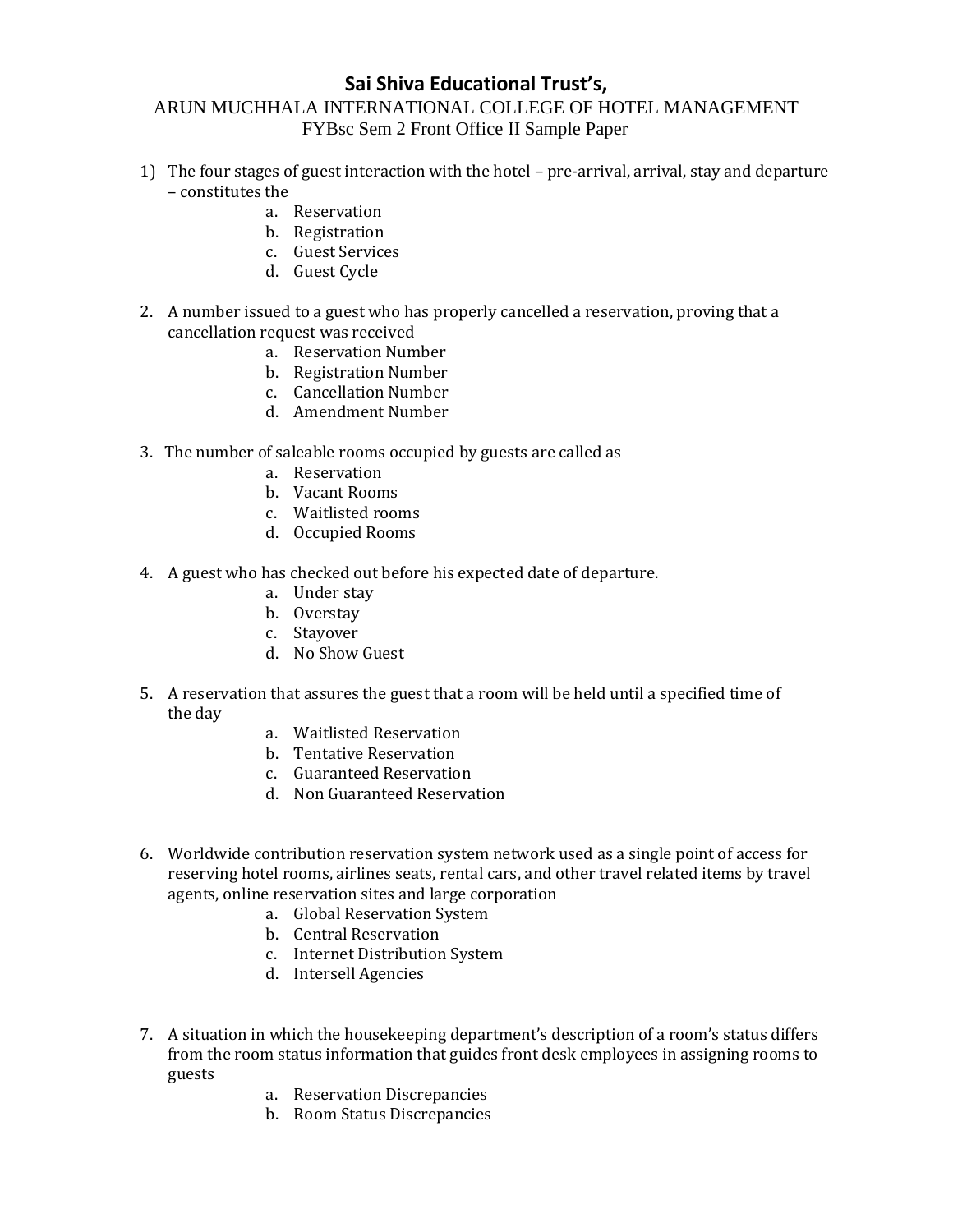- c. Cancellation Discrepancies
- d. Amendment Discrepancies
- 8. A Central Reservation system that connects independent hotels and lodging.
	- a. Central Reservation System
	- b. Affiliated Central Reservation System
	- c. Non Affiliated Central Reservation System
	- d. Global Distribution System
- 9. Which is the most important pre-arrival activity..
	- a. Reservation
	- b. Registration
	- c. Check-in
	- d. Amendment
- 10. Which is the third stage of Guest Cycle?
	- a. Reservation
	- b. Registration
	- c. Occupancy
	- d. Departure
- 11. A guest who has checked out after his expected date of departure.
	- a. Under stay
	- b. Overstay
	- c. Stayover
	- d. No Show Guest
- 12. When a guest confirms her reservation at a hotel but does not guarantee it with an advance deposit, it is treated as a
	- a. Waitlisted Reservation
	- b. Tentative Reservation
	- c. Guaranteed Reservation
	- d. Non Guaranteed Reservation
- 13. Which is a computer-based reservation system, which enables guests to make reservations in any of the participating lodging properties at any destination in a single call.
	- a. Global Reservation System
	- b. Central Reservation
	- c. Internet Distribution System
	- d. Intersell Agencies

14. A guest coming to hotel as an individual is referred to as a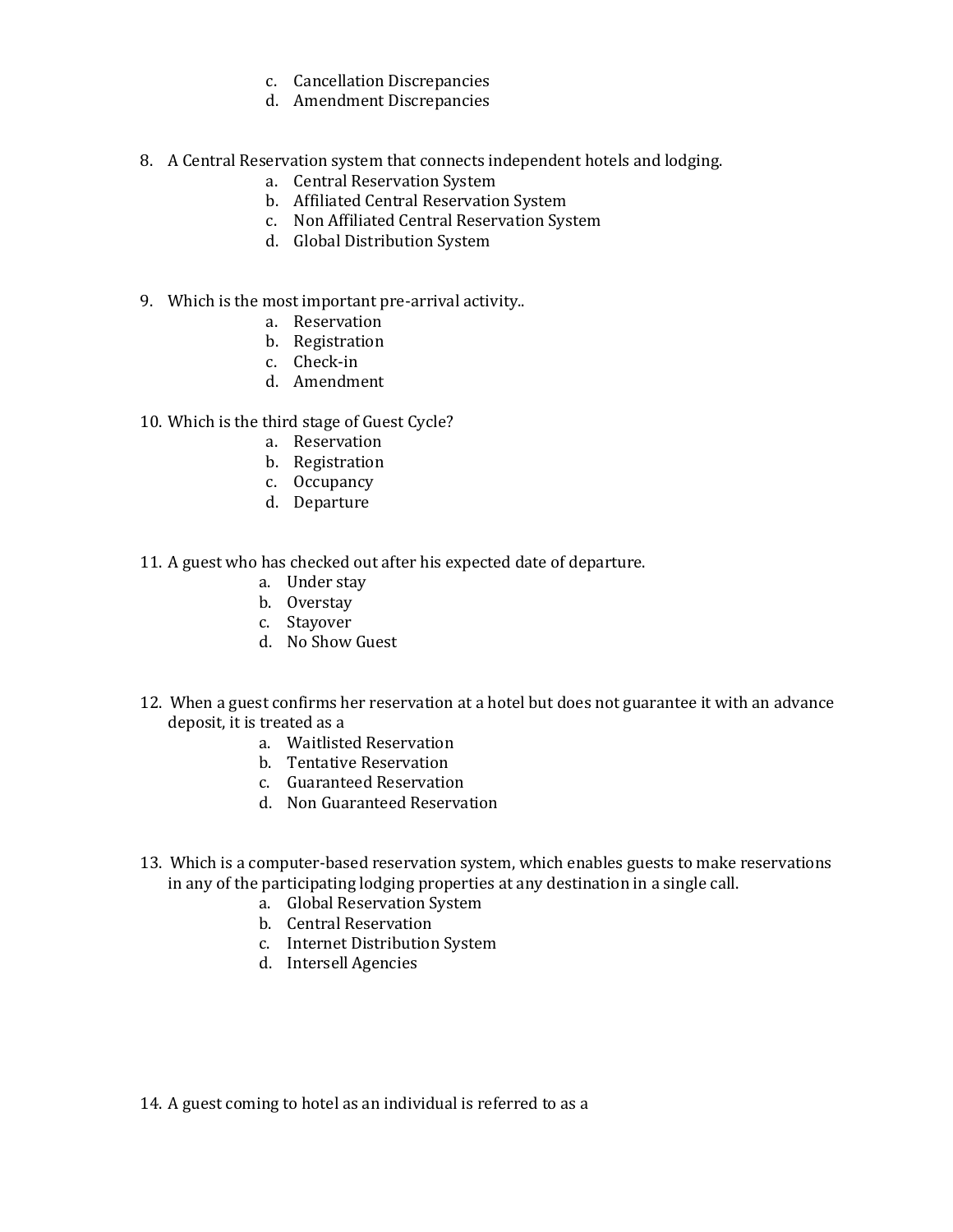- a. Walk In Guest
- b. Free Independent Traveller
- c. Stranger
- d. Transient Guest
- 15. A date by which a provisional booking needs to be confirmed is called
	- a. Final Date
	- b. Cut of date
	- c. Deadline date
	- d. Guaranteed Booking
- 16. A guest coming to hotel with a guaranteed reservation is called as
	- a. Confirmed Guest
	- b. Walk in Guest
	- c. Scanty Baggage Guest
	- d. Commercially Important Person
- 17. A guest with small hand luggage
	- a. Confirmed Guest
	- b. Walk in Guest
	- c. Scanty Baggage Guest
	- d. Commercially Important Person
- 18. A document used to help formulate a registration record; in many states, the guest signature on the form is required by law
	- a. Registration Form
	- b. Reservation Form
	- c. Feedback Form
	- d. Pre-Registration Form
- 19. These processes inform the hotel staff about the expected arrival and the room availability status.
	- a. Pre-registration
	- b. Registration
	- c. Stay
	- d. Departure
- 20. As a part of the pre-registration activity.......................................... vouchers are prepared for arriving guest and sent to the concerned department
	- a. Amenity Voucher
	- b. Telephone Charge Voucher
	- c. Visitor Paid out voucher
	- d. Employee Voucher
- 21. The activities that are carried out by the front desk agents before the arrival of guests, which help ..................................the process of guest registration
	- a. Slow
	- b. Decrease
	- c. Neutralise
	- d. Accelerate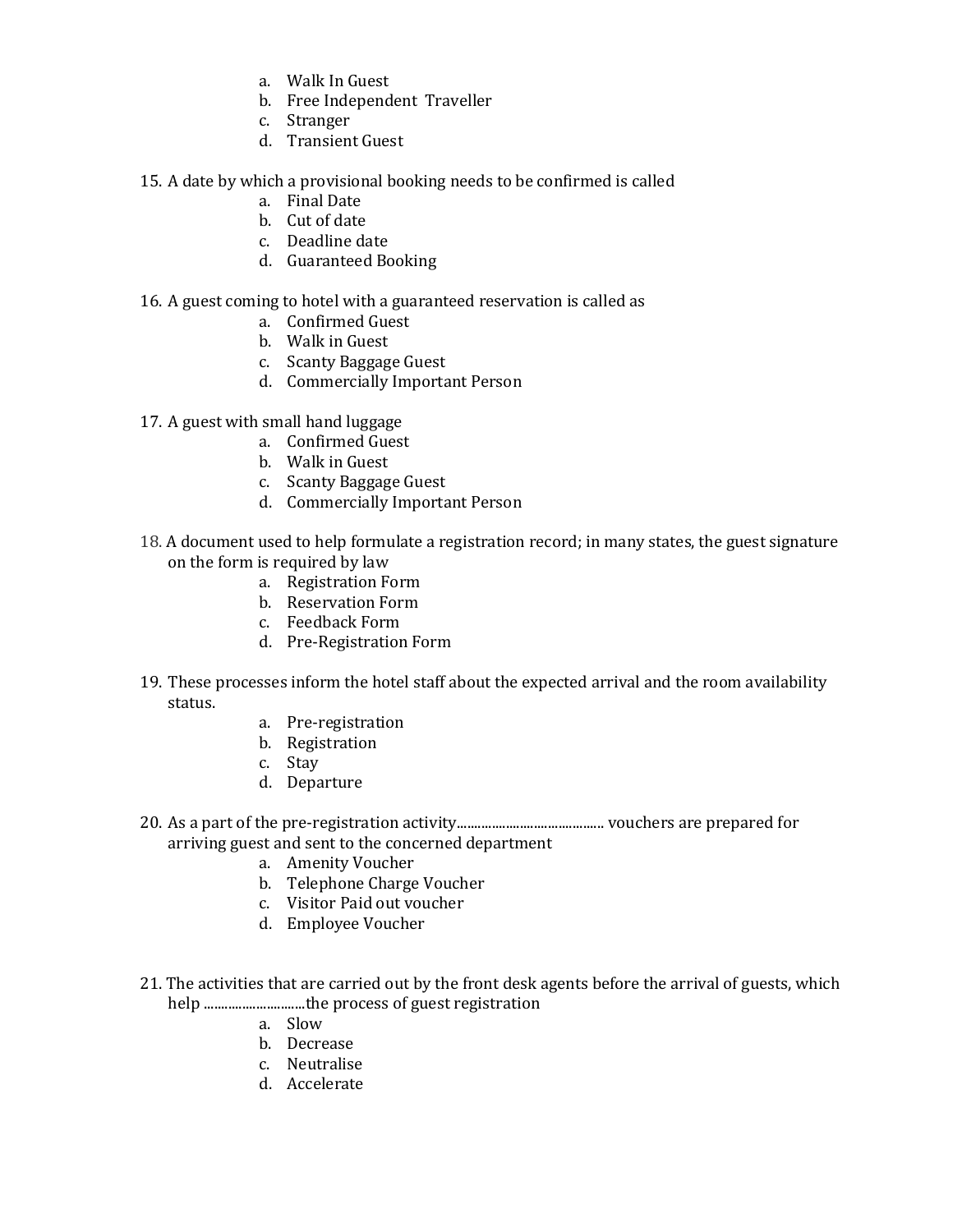- 22. According, to the Foreigner's Act, 1946 and the Registration of Foreigners Rules, .................. the innkeeper should keep the records of the guests staying on his premises as per Form F
	- a. 1991
	- b. 1992
	- c. 1993
	- d. 1994
- 23. Information about foreigners registered at the hotel on Form C should be sent to the nearest............................
	- a. Foreigner's Regional Registration Office (FRRO)
	- b. Foreigner's Regional Embassy Office (FREO)
	- c. Passport Office
	- d. Foreigner's Regional Reservation Office (FRRO)
- 24. Which of the following cannot be considered as a function of Front Office
	- a. Checking/ Checkout
	- b. Exchanging messages
	- c. Solving Guest Problem
	- d. Cleaning Public area
- 25. The Hotel Diary system is a part of
	- a. Reservation System
	- b. Personal event diary
	- c. Record of activities
	- d. Record of past events
- 26 It involves identifying and allocating an available room in the specific room category
	- a. Room assignment
	- b. Rate assignment
	- c. Amendment
	- d. Room Change
- 27. What do you mean if the status of the room is on change?
	- a. The room is currently occupied
	- b. The room is currently unoccupied
	- c. The room has condition that does not allow it to be rented
	- d. The room is currently being cleaned for the next guest
- 28. Unoccupied room is wrongly shown as occupied on the property management system
	- a. Skipper
	- b. Sleeper
	- c. Sleep out
	- d. Scanty baggage
- 29. When is the meaning of V/O status?
	- a. Vacant Occupied
	- b. Verified Occupied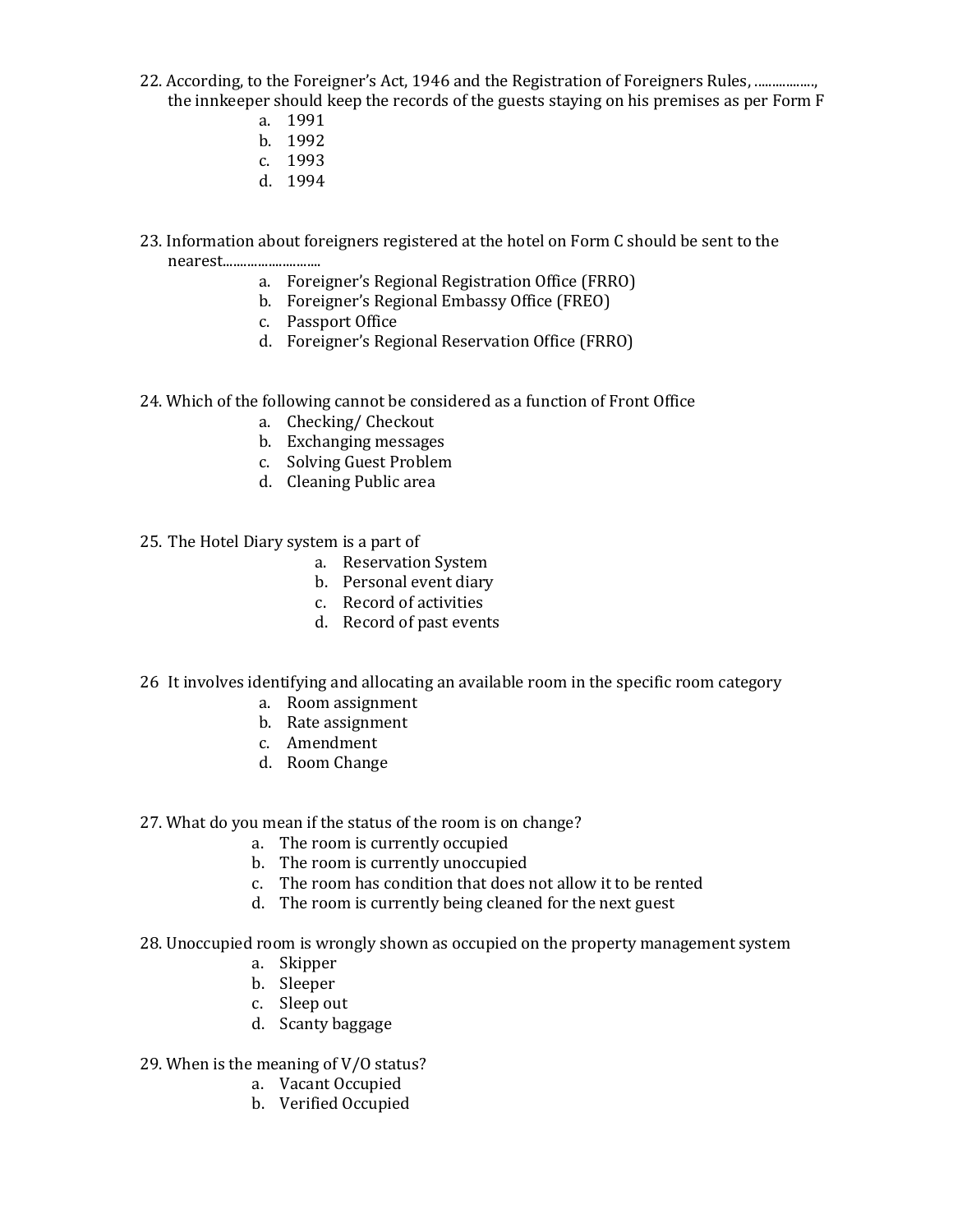- c. Vacant Optional
- d. Very Operational
- 30. At the time of check-in, guests are advised to keep their valuables in the ............................... available at the front desk.
	- a. Room
	- b. Safe deposit lockers
	- c. Bag
	- d. In the wardrobe
- 31. The guest can use the safe deposit box as and when required; he is required to make an entry in the safe deposit ................... register for each use.
	- a. Locker
	- b. Front office
	- c. Hard bound
	- d. Security

32. If the change of room is done in the presence of the guest, it is called a................................

- a. Dead Move
- b. Slow Move
- c. Fast Move
- d. Live move
- 33. The hotel may wish to change the room if the guest was.................... due to the non availability of the requested category of rooms.
	- a. Amended
	- b. Upgraded
	- c. Charged
	- d. Cancelled
- 34. The process of receiving and delivering messages to resident guests is known

as.............................

- a. Mail Handling
- b. Message Handling
- c. Room Change
- d. Guest Paging
- 35. If the guest is not present in the room, then the agent must check the................. for the location form (or any instructions left by the guest)
	- a. Key rack
	- b. Reservation file
	- c. Back Office
	- d. Bell Desk
- 36. The message slip is prepared in............................ copies.
	- a. Single
	- b. Duplicate
	- c. Triplicate
	- d. Quadruplicate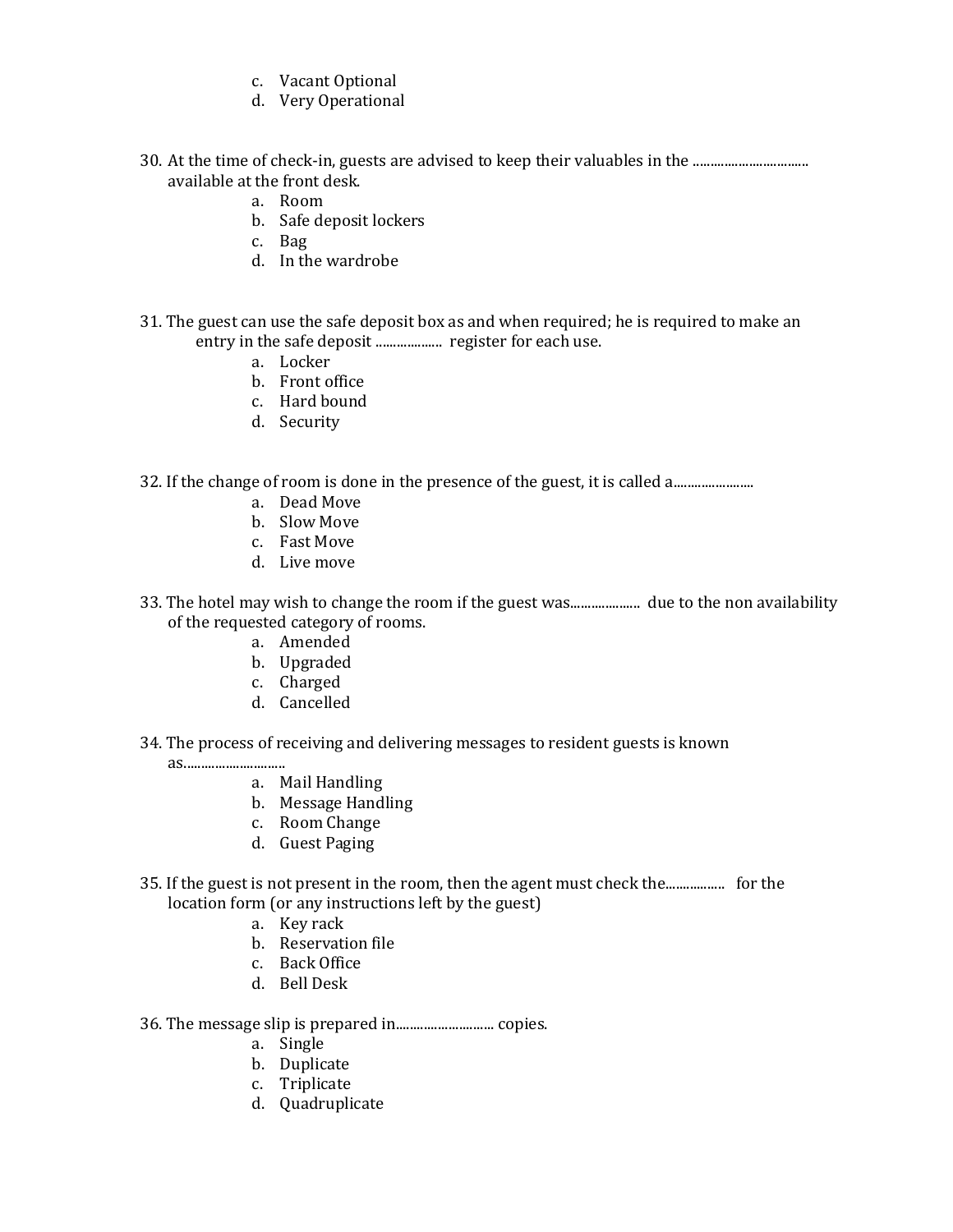- 37. The duplicate copy is placed in a envelope..................
	- a. Key Rack
	- b. Slipped under the door
	- c. Attached to the registration card
	- d. Kept in front office log book
- 38. When the visitor comes to meet the guest, the front desk agent writes the name and room number of the guest on a ........................ and sends a bell boy to the area mentioned by the guest on the location form.
	- a. Page board
	- b. White Board
	- c. Black board
	- d. Paging Machine
- 39. If there is a call is for a future guest, then the agent should note the message on a message slip and send the slip to the back office, where it would be placed along with the
	- .............................. a. Front Office Log Book
		- b. Reservation Records
		- c. Locker
		- d. Information desk
- 40. Safe deposit boxes are usually located in the
	- a. Front office area
	- b. Lobby
	- c. Housekeeping area
	- d. Reservation Office
- 41. Every contact a receptionist has with the guest provide an opportunity which is known as
	- a. A sales opportunity
	- b. Taking opportunity
	- c. Sporting opportunity
	- d. Chatting opportunity

## 42. Process of tracing and locating guest in hotel premises is called as

- a. Night Audit
- b. Bucket Check
- c. Registration
- d. Paging

43. Find the odd one out Bellboy functions.

- a. Left luggage Handling
- b. Guest room booking
- c. Guest escorting